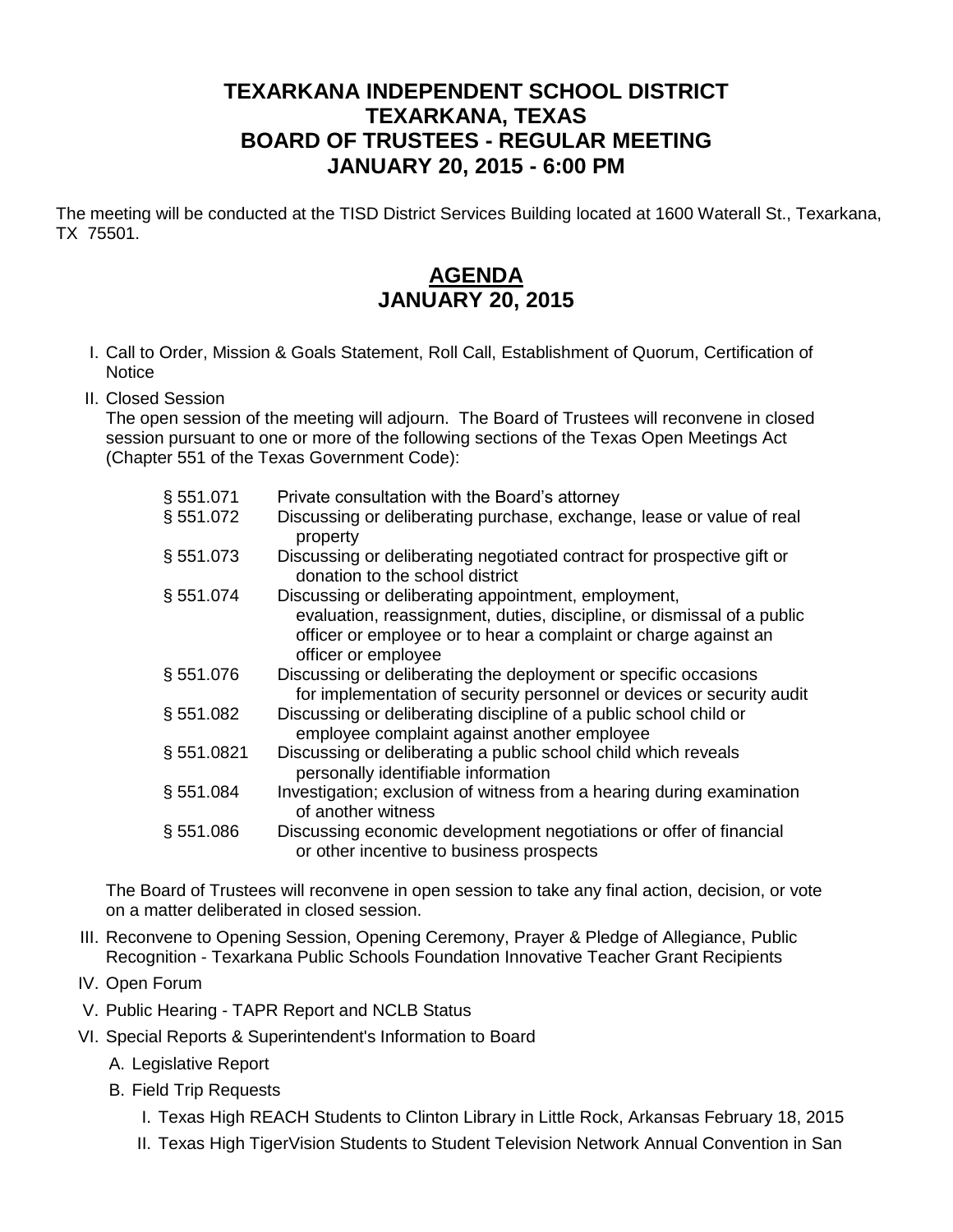Diego, California March 30 - April 4, 2015

- III. Texas High Students to Crater of Diamonds State Park and Hot Springs National Park in Murfreesboro and Hot Springs, Arkansas May 15, 2015
- VII. Consent Agenda
	- A. Consideration/Approval of Minutes
		- I. December 16, 2014 Regular Board Meeting
	- B. Consideration/Approval of Personnel Items
		- I. Personnel resignations/retirements
		- II. Personnel elections/assignments
	- C. Consideration/Approval of Monthly Investment Report
	- D. Consideration/Approval of Proposals
		- I. Marker Board and Tack Board Vendor
		- II. Telephone Service and Internet Service
	- E. Consideration/Approval of PIE Donations/Budget Revision Requests
	- F. Consideration/Approval of Maximum Class Size Exception Waiver
	- G. Consideration/Approval of Resolution for Certificates of Deposit, or other Secured Interest Bearing Accounts or other Interest Bearing Accounts within FDIC Insured Limit to be Purchased by District from Various Financial Institutions
	- H. Consideration/Approval of TASB Update 101 (List of Local Policies Affected Below)
		- I. BE (Local) Board Meetings
		- II. CH (Local) Purchasing and Acquisition
		- III. DGBA (Local) Personnel Management Relations Employee Complaints/Grievances
		- IV. EB (Local) School Year
		- V. FFG (Local) Student Welfare Child Abuse and Neglect
		- VI. FMG (Local) Student Activities Travel
		- VII. FNG (Local) Student Rights and Responsibilities Student and Parent Complaints/Grievances
		- VIII. GF (Local) Public Complaints
	- I. Consideration/Approval of Discontinuing Texarkana ISD Virtual Academy at End of School Year and Notification of Calvert Education of Nonrenewal of Contract for Texarkana ISD Virtual Academy
	- J. Consideration/Approval of Termination of Southwest Securities Advisory Agreement
- VIII. Action/Discussion Items
	- A. Consideration/Approval of Monthly Financial Report
	- B. Consideration/Approval of Expenditures
	- C. Consideration/Approval of a New Financial Advisory Agreement with SAMCO Capital Markets, Incorporated
	- D. Consideration/Approval of Order Calling for Trustee Election
	- E. Consideration/Approval of Adoption of Annual Tuition Rate for Ineligible Students
- IX. Reports/Information/Review Items
	- A. Review Plan of Finance for the Upcoming Bond Sale
	- B. Paul Laurence Dunbar Early Education Center Campus Report